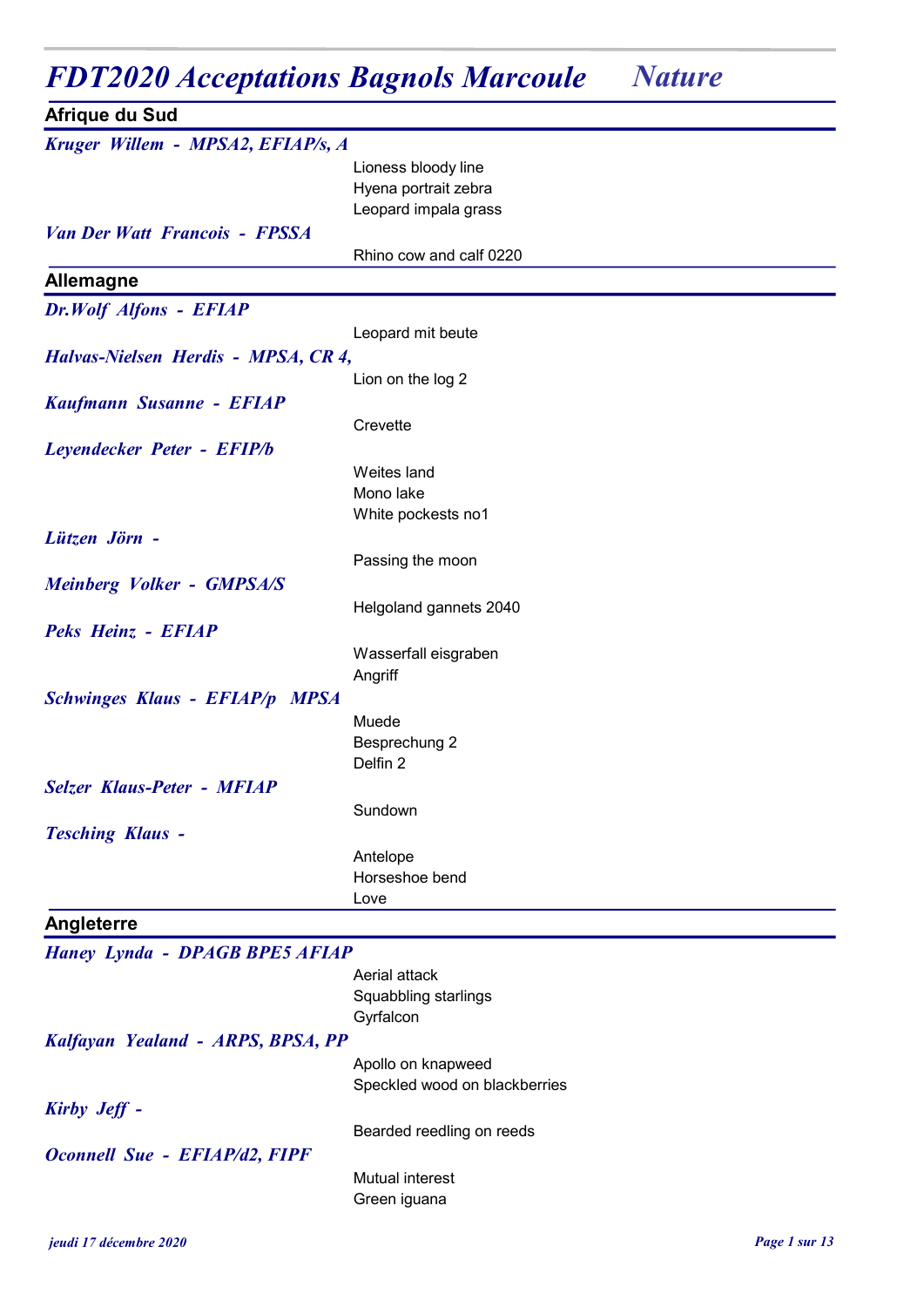|                                                  | Flight at the falls            |
|--------------------------------------------------|--------------------------------|
| O'neill Norman - EFIAP DPAGB BP                  |                                |
|                                                  | Grey heron with catch          |
| Sims Amanda - EFIAP BPE2*AWP                     |                                |
|                                                  | Stretching cygnet              |
| <b>Small Lynda - ARPS, AFIAP</b>                 |                                |
|                                                  | <b>Puffin Food Delivery</b>    |
| <b>Snell Keith - EFIAP EPSA LRPS</b>             |                                |
|                                                  | Jaguar prowling                |
| <b>Trout Brian - EFIAP LRPS BPE3*</b>            |                                |
|                                                  | Two gannets with fish          |
| <b>Wall Terry - MPAGB EFIAP/p</b>                |                                |
|                                                  | <b>Dispute</b>                 |
| Young Alan - FRPS EFIAP/p DPAG                   |                                |
|                                                  | Large white feeding on ragwort |
|                                                  | Common blue damselfly on grass |
| <b>Argentine</b>                                 |                                |
|                                                  |                                |
| <b>Rabinovich Hector - EFIAPSs</b><br><b>SFA</b> |                                |
|                                                  | 2 rhinos                       |
|                                                  | Haleakala                      |
| <b>Australie</b>                                 |                                |
| <b>Abbott John - Meryborough Camera</b>          |                                |
|                                                  | Bugs 34                        |
|                                                  | Green bugs 20                  |
| <b>Bassett David - MAPS</b>                      |                                |
|                                                  | Darter's prize                 |
| <b>Boytell Kerry - EFIAP</b>                     |                                |
|                                                  | Bonelli breakfast              |
|                                                  | Sea eagle catch                |
| <b>Edmonds Stephen -</b>                         |                                |
|                                                  | Seeing double                  |
| <b>England Rita -</b>                            |                                |
|                                                  | Sea mist                       |
| <b>English Ian - EFIAP/s MAPS</b>                |                                |
|                                                  | Leatherjacket feed             |
| Harris Graham - AFIAP PPSA GPU-                  |                                |
|                                                  | Green tree python 01           |
| <b>Mirabile Mario - EFIAP MAPS</b>               |                                |
|                                                  | Predator                       |
|                                                  | The thief                      |
| Twells Alan -                                    |                                |
|                                                  | Twisting variegated fairy-wren |
|                                                  | Heading home for dinner        |
| <b>Watson Graeme - EFIAP/d2 MPSA2</b>            |                                |
|                                                  | Breaching whale 1              |
| <b>Autriche</b>                                  |                                |
| <b>Brühl-Zeilermayr Margit -</b>                 |                                |
|                                                  | Leopard                        |
|                                                  | Toskana2-sun is coming         |
| Greil Leopold -                                  |                                |
|                                                  |                                |

jeudi 17 décembre 2020 Page 2 sur 13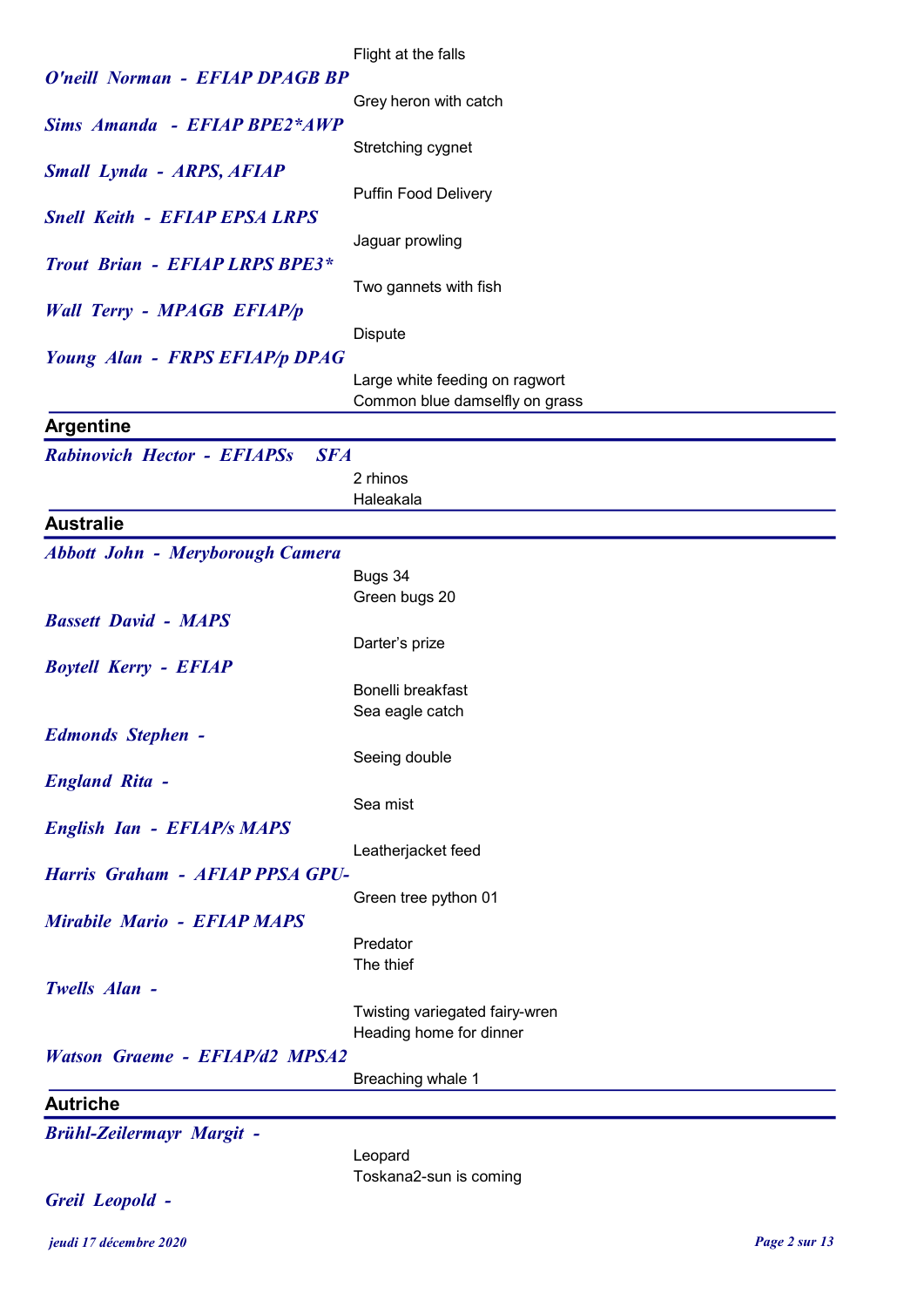## Ente

| <b>Habringer Wolfgang - AFIAP, MVO</b> |                          |
|----------------------------------------|--------------------------|
|                                        | Kangaroos 61             |
|                                        | Haubenlangur 42          |
| Kastner Josef - sk voest fotoclub      |                          |
|                                        | Abtauchen                |
|                                        | Dschelada                |
|                                        | Herbst                   |
| Kolbrich Robert - QPSA, AFIAP, EV      |                          |
|                                        | Nebelmeer                |
|                                        | Weisser pfau             |
| <b>Lahodny Hans -</b>                  |                          |
|                                        | White hair               |
| <b>Munteanu Viorel -</b>               | Marienkäfer              |
|                                        | Gimpel                   |
|                                        | Urros de liencres        |
| Pichler Thomas - AFIAP, AIIWF, M       |                          |
|                                        | My booty                 |
|                                        | Sea eagle with prey      |
|                                        | Love is in the air       |
|                                        | Tiger                    |
| <b>Pillik Manfred - EFIAP</b>          |                          |
|                                        | Vereint                  |
|                                        | Tuan                     |
|                                        | Fuchs                    |
|                                        | Ein fisch fuer zwei      |
| Stütz Franz -                          |                          |
|                                        | Loewenfamilie            |
|                                        | Schirmakazie             |
| <b>Ursprunger Erich -</b>              |                          |
|                                        | Alpaka                   |
| Werber Ingeborg - FOTOKLUB der         |                          |
| <b>Wirleitner Ferdinand -</b>          | Im anflug                |
|                                        | Am see                   |
|                                        | Landung                  |
| <b>Belgique</b>                        |                          |
|                                        |                          |
| <b>Cochain Vincent - EFIAP/b</b>       |                          |
|                                        | De profil 20 1511        |
| De Bosscher Mathieu - PPSA             |                          |
|                                        | Oranjetipje 6068         |
| De Decker Ivo - E-Fiap/b               |                          |
|                                        | Elk bull<br>Hungry chick |
|                                        |                          |
| Gabriëls Sara - AFIAP, MPSA            | I am hiding              |
|                                        | Landing                  |
|                                        | Red berries              |
| Lemmens Jef - EFIAP/d1; GMPSA/b        |                          |
|                                        | Flying with plume        |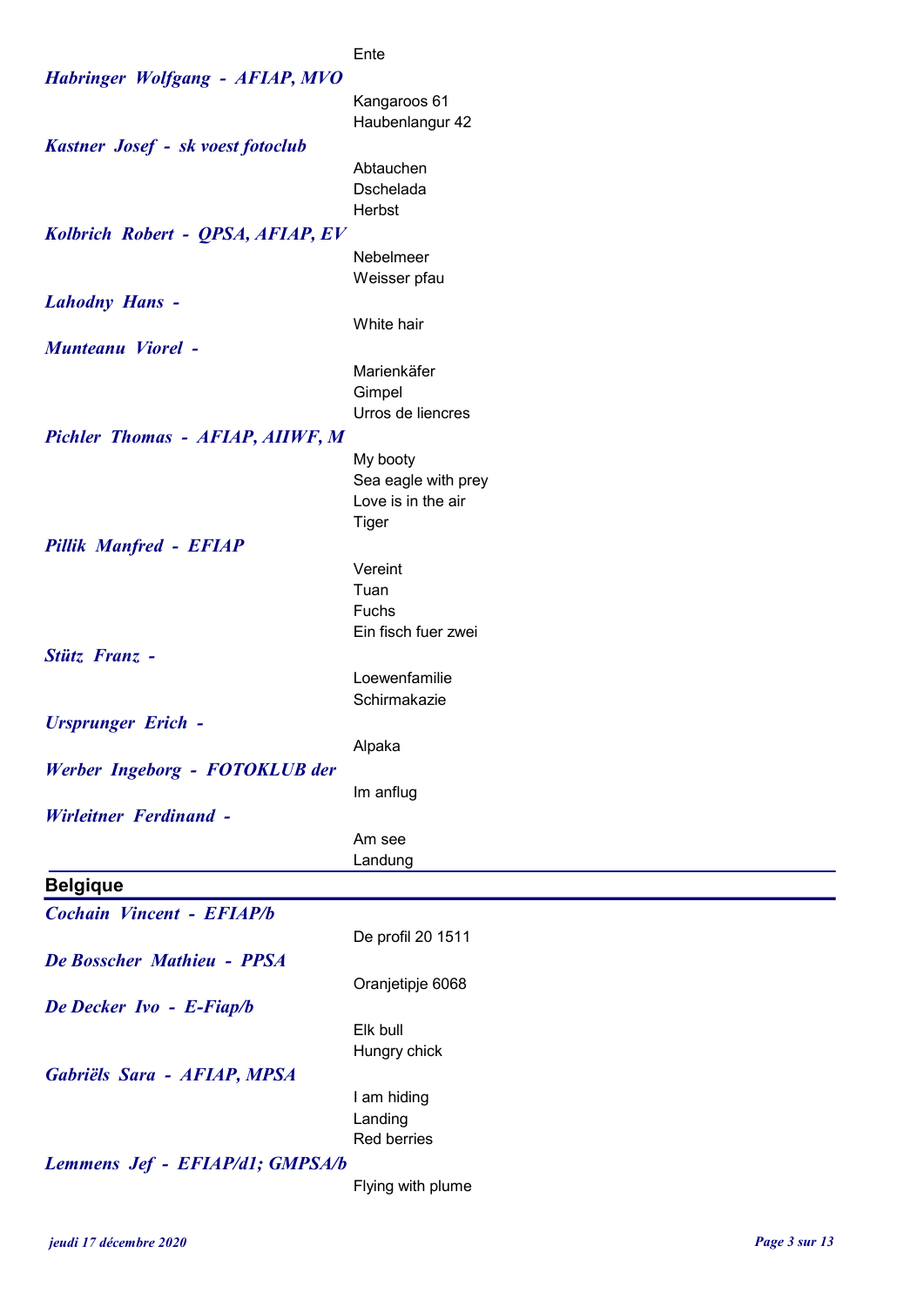|  | <b>Michiels Bart -</b> |  |
|--|------------------------|--|
|  |                        |  |

|                                       | Drinking buffalos                                           |
|---------------------------------------|-------------------------------------------------------------|
|                                       | Drinking rhino                                              |
|                                       | Playing hyenas                                              |
| Panhuyzen Jacky - MPSA - EFIAP/s      |                                                             |
|                                       | Viervlek op lis                                             |
| Rotstein Alain - Afiap                |                                                             |
|                                       | Big bisou                                                   |
|                                       | Harmonie                                                    |
| <b>Simon Claude - EFIAP/d1</b>        |                                                             |
|                                       | Sea lions in love cape cross                                |
| Vandebroeck Jhony - E-Fiap/p - MPS    |                                                             |
|                                       | Op uitkijkpost                                              |
| <b>Vander Meulen Sonja - AFIAP</b>    |                                                             |
|                                       | Conversatie                                                 |
|                                       | Plons                                                       |
| Verschueren Guy -                     |                                                             |
|                                       | Le depart                                                   |
| <b>Biélorussie</b>                    |                                                             |
|                                       |                                                             |
| <b>Buijs Leonardus - AFIAP, EFIAP</b> |                                                             |
|                                       | Laying in the grass                                         |
| <b>Brésil</b>                         |                                                             |
| <b>Moreira Silvana -</b>              |                                                             |
|                                       | Fourteen birds                                              |
|                                       | <b>Bird</b>                                                 |
| Canada                                |                                                             |
| <b>Chan Betty -</b>                   |                                                             |
|                                       | Sparring polar bears                                        |
|                                       | Polar bears kissing 99367                                   |
|                                       | Walrus island 472                                           |
| <b>Chan Tin Sang -</b>                |                                                             |
|                                       | Male eastern blue bird feeding jubenile                     |
|                                       |                                                             |
| <b>King Francis - GMPSA, EFIAP</b>    |                                                             |
|                                       | Brown bear looking for fish<br>Homeward bound with fish 102 |
|                                       | Western grebe mating ritual 103                             |
| Luo Robin -                           |                                                             |
|                                       |                                                             |
|                                       | Aethopyga collect nectar 24<br>Found favourite 08           |
|                                       |                                                             |
| <b>Chine</b>                          |                                                             |
| An Xiping -                           |                                                             |
|                                       | Fiy over                                                    |
| <b>Bai Xuedong -</b>                  |                                                             |
|                                       | Duel                                                        |
|                                       | Fighting                                                    |
|                                       | Conquer                                                     |
|                                       | Hunting                                                     |
| <b>Chen Jianglin -</b>                |                                                             |
|                                       | Tibetan pseudois nayaur                                     |
|                                       | Highland fairy tibetan antelope 3                           |
|                                       |                                                             |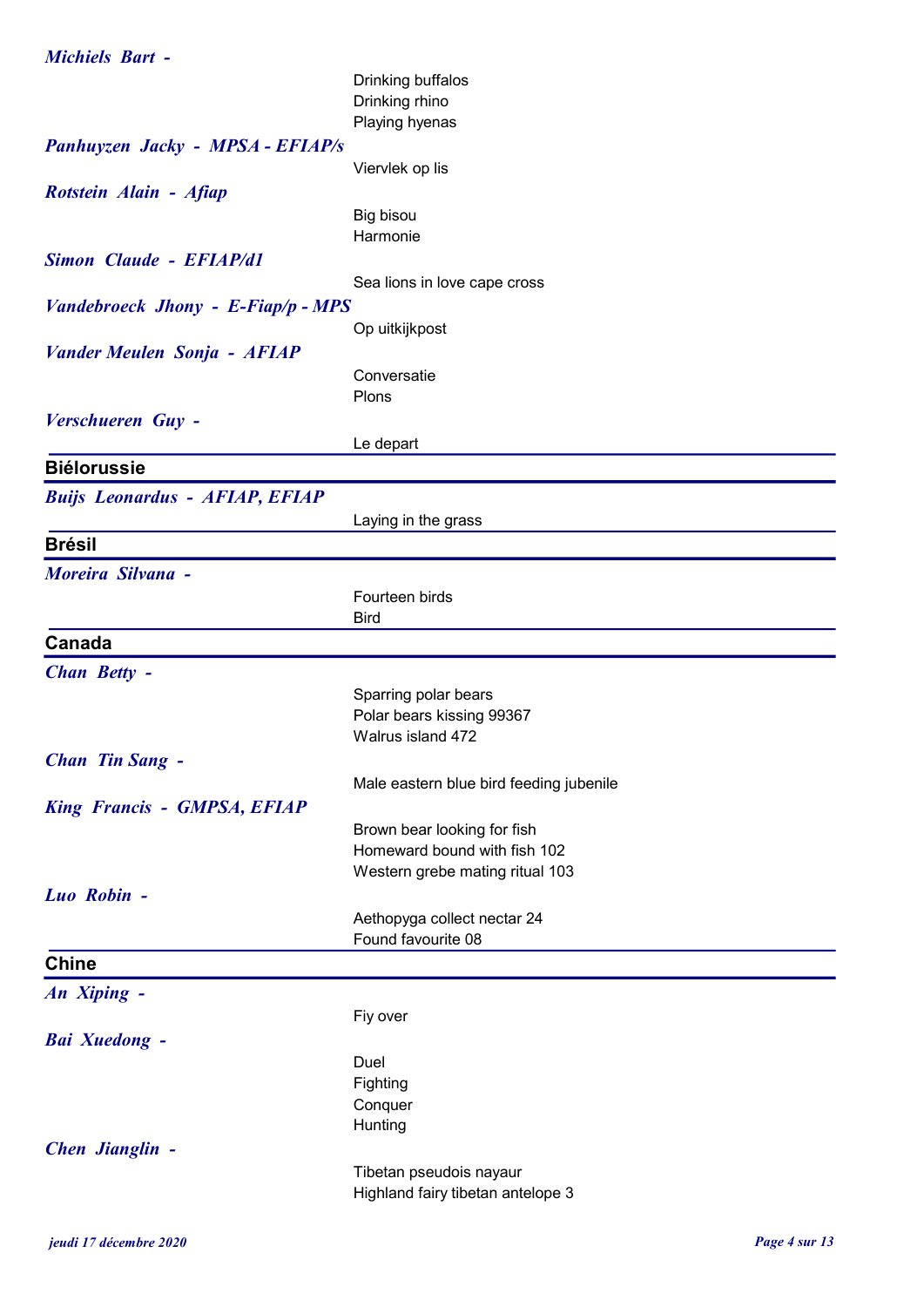|                          | Equus kiang                                 |
|--------------------------|---------------------------------------------|
| <b>Deng Shaoxin -</b>    | Mother and son                              |
| Deng Youdong -           | Watching for return<br>Look right into eyes |
| <b>Fang Shangguan -</b>  | Water ballet<br>Playing in the water        |
| <b>Fang Shaohua -</b>    | Duel<br>Gymnasts<br>Owl race                |
| Hu Lin -                 | Always together                             |
| Jiang Zhizhou -          | Homeland                                    |
|                          | Resonance                                   |
| $Li$ <i>Wan</i> $-$      | Passionate feeling                          |
| Lin Chen -               | Over the water                              |
| Lin Song -               | Duel                                        |
| Liu Guogin -             | Live or die<br>Duel<br>First show           |
| <b>Long Fengying -</b>   | Hummingbird124<br>Grey belly hydrangea7     |
| Luo Shaozhen -           | Fly on lake magadi                          |
| <b>Mingyou Zhang -</b>   | Family warmth                               |
| Niu Jiajun -             | 母亲归来                                        |
|                          | Maternallove<br>Looking forward             |
| <b>Song Jinzi -</b>      | Elfin in the polar region<br>Roar           |
| <b>Tong Jiangchuan -</b> | Tiger leaping figure<br>Hunting 04          |
| Wei Wang -               | Golden monkeys                              |
|                          | Catch<br>Map out a strategy                 |
| <b>Wenming Tang -</b>    | Playing in the water                        |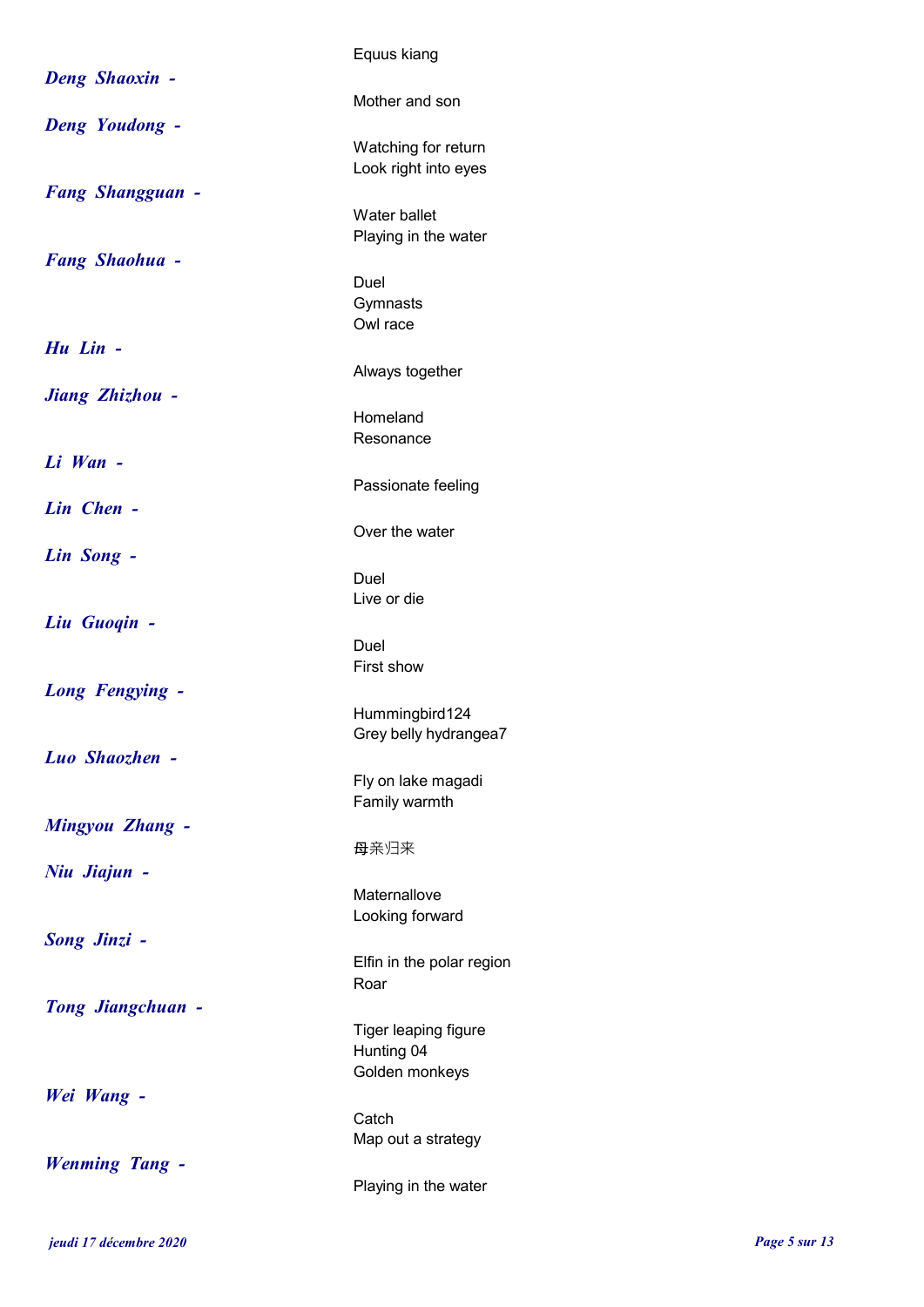| Yuan Yun -                               |                                  |
|------------------------------------------|----------------------------------|
|                                          | Morning dance                    |
| Zhao Li -                                |                                  |
|                                          | Opening painted scroll           |
|                                          | Spring water flowing over stones |
| Zheng Kai -                              |                                  |
|                                          | Xinjiang anjihai grand canyon    |
| <b>Chine / Hong Kong</b>                 |                                  |
| Chan H.W. - GMPSA/s, FRPS, FIAP/         |                                  |
|                                          | Wild ape n22                     |
| <b>Wong Yuet Yee -</b>                   |                                  |
|                                          | To be on guard                   |
|                                          | Starry night                     |
| <b>Chine / Macau</b>                     |                                  |
| <b>Cheang Sherman - EFIAP/b E.CPE</b>    |                                  |
|                                          | Flamingos                        |
|                                          | How are you                      |
|                                          | Donot move                       |
| Kin Hou Lai - Efiap, ARPS                |                                  |
|                                          | Offence and defence              |
|                                          | Splash of kingfisher             |
| Wong Weng Sang - EFIAP/g, EPSA,          |                                  |
|                                          | Zebra n2                         |
|                                          | Zebra n5                         |
|                                          | River corssing n1                |
| <b>Chine / Taiwan</b>                    |                                  |
| <b>Chen Potse - APST</b>                 |                                  |
|                                          | Do not eat me 2268               |
|                                          | Chameleon missing bug            |
| Hsieh Liu Hsueh - Taiwan Provincial      |                                  |
|                                          | Courtship feeding                |
| Kuo Wei Chang -                          |                                  |
|                                          | Affection                        |
|                                          | Spider family                    |
|                                          | Lntimacy                         |
| Weng Chin Tzu -                          |                                  |
|                                          | Want to fight06                  |
|                                          | Feed me15                        |
|                                          | There are nice parents01         |
| <b>Chypre</b>                            |                                  |
| <b>Charalambous Constantinos - EFIAP</b> |                                  |
|                                          | Woodcock orchid                  |
| <b>Yiallouris George - EFIAP/b</b>       |                                  |
|                                          | The crawn 06                     |
| <b>Danemark</b>                          |                                  |
| Hvid Jensen Roland - EFIAP/g - MS        |                                  |
|                                          | Devotion220                      |
|                                          | <b>Bloody victor</b>             |
|                                          | The giants fight iv              |
| Kristensen Jorgen - EFIAP/g              |                                  |
|                                          |                                  |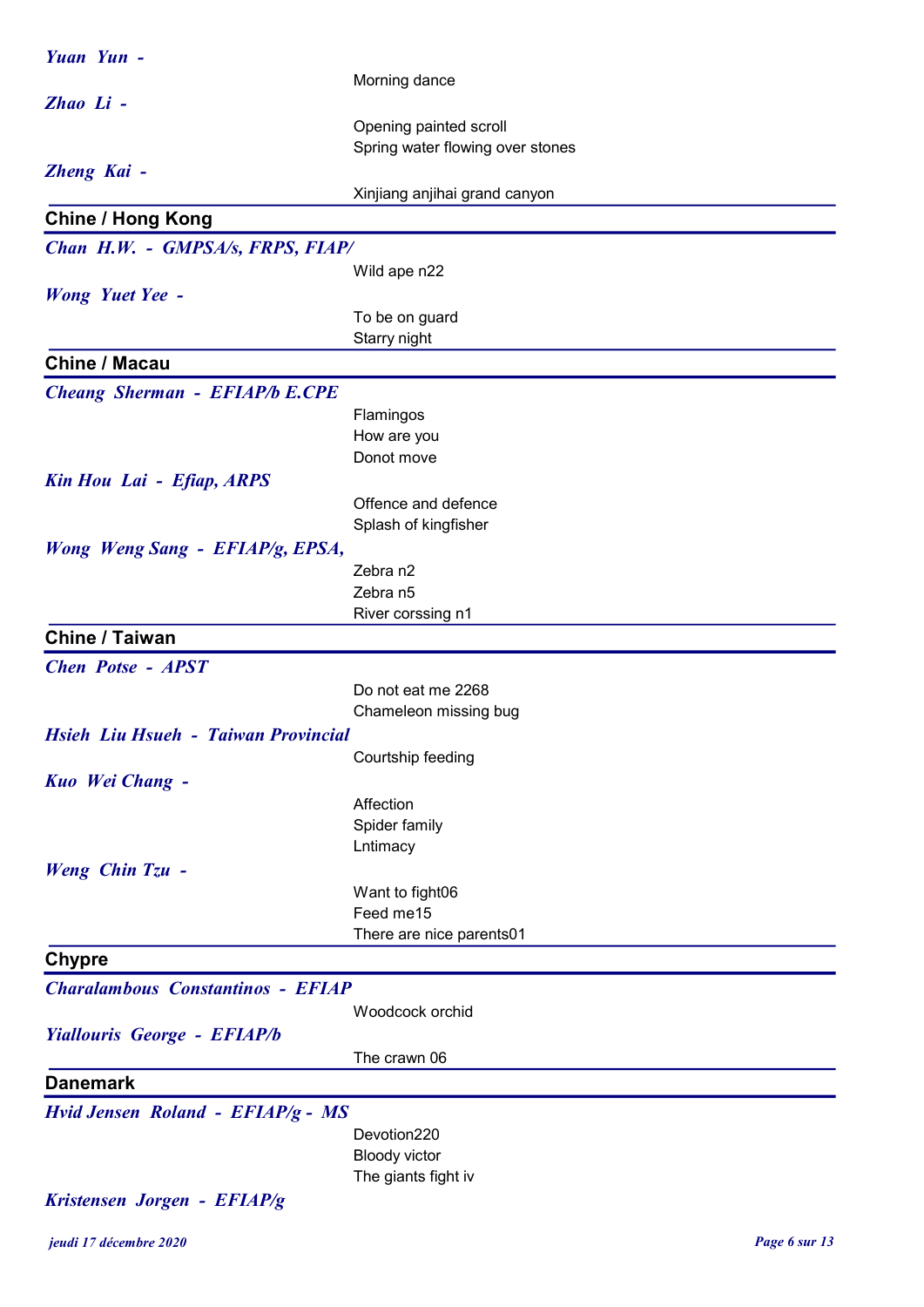|                                         | Deer 23                           |
|-----------------------------------------|-----------------------------------|
| <b>Ecosse</b>                           |                                   |
| <b>Mcdowall Norma - EFIAP</b>           |                                   |
|                                         | Young bullfinch with tired parent |
|                                         | Mistle thrush with berries        |
| <b>Simpson John - ARPS. DPAGB</b>       |                                   |
|                                         | Amethyst deceivers                |
| <b>Espagne</b>                          |                                   |
| Gil Joan - EFIAP/p - MCEF/p - MFC       |                                   |
|                                         | Vertigo                           |
|                                         | Jumping to ocean                  |
|                                         | On the edge                       |
| <b>Gomez Catalina Katy -</b>            |                                   |
|                                         | Hielo azul                        |
| <b>Etats Unis</b>                       |                                   |
| <b>Davis Robert - EPSA</b>              |                                   |
|                                         | Spoonbill walking                 |
|                                         | Female northern cardinal on tree  |
| <b>Hsiong Youmans -</b>                 |                                   |
|                                         | Tufas and mono lake shore         |
| <b>Mclaughlin Ed - QPSA</b>             |                                   |
|                                         | Happy-bee                         |
|                                         | Hanging-arount                    |
| Mei Rick -                              |                                   |
|                                         | Fresh meal                        |
|                                         | <b>Bullseye</b>                   |
| <b>Pence Christine -</b>                |                                   |
|                                         | Bear snuggle                      |
| Tran Michael - APSA; PPSA               |                                   |
|                                         | Anhinga catch                     |
|                                         | Got it                            |
|                                         | Morning catch                     |
| Tran Thuyphuong -                       |                                   |
|                                         | My gold dust<br>I am home         |
|                                         | Red cardinal                      |
| <b>Vautrin Inge - PPSA</b>              |                                   |
|                                         | Sharing                           |
| <b>Finlande</b>                         |                                   |
|                                         |                                   |
| Korpela Antti -                         |                                   |
|                                         | Who will blink first              |
| Lindholm Ari - AFIAP                    |                                   |
|                                         | Hanging drops                     |
| Salonen Kalle -                         |                                   |
|                                         | Jay with acorn 1                  |
| <b>France</b>                           |                                   |
| <b>Anagnostidis Marc - APSA, GMPSA-</b> |                                   |

Accouplement printanier Male calopteryx virgo Coupling and beakfull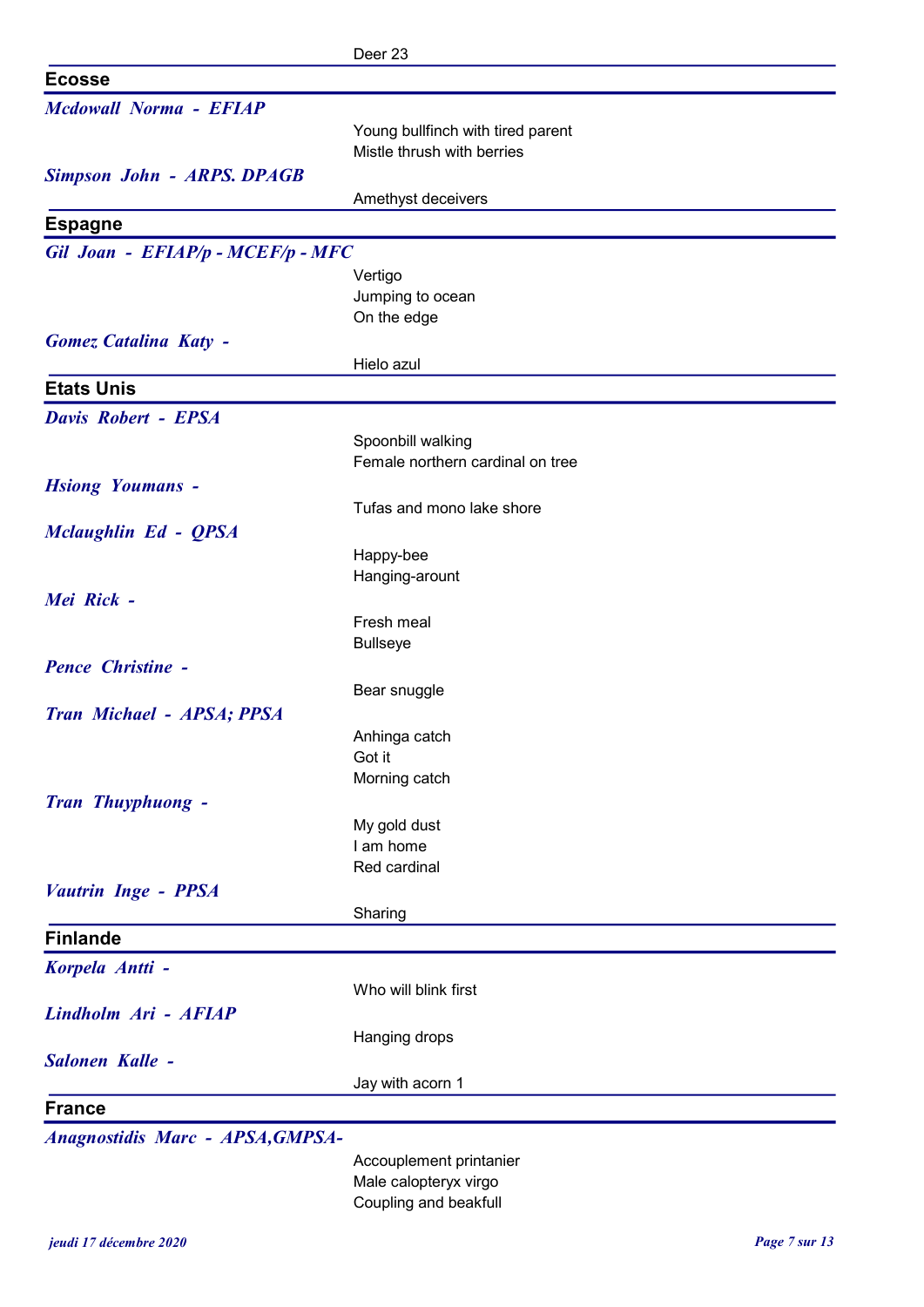| <b>Auclair-Semere Jo -</b>               | Capture agrodiaetus                 |
|------------------------------------------|-------------------------------------|
|                                          | Pêche à l'ombre<br>David et goliath |
| <b>Balia Jacques -</b>                   |                                     |
| <b>Bastide Christine -</b>               | Le repas                            |
|                                          | Rêve de loup                        |
| <b>Bernard Marie-Louise -</b>            |                                     |
| <b>Bordes André -</b>                    | Retrouvailles                       |
|                                          | Plumage                             |
|                                          | Le danseur                          |
| <b>Burlon Georges -</b>                  |                                     |
|                                          | Atterrissage<br>A l'assaut          |
| <b>Carrez Michel -</b>                   |                                     |
|                                          | Le chef                             |
| <b>Chaine Jean-Baptiste - EFIAP</b>      |                                     |
|                                          | Perito moreno<br>Antelope canyon    |
|                                          | Calopteryx virgo                    |
| <b>Champaloux Stephane -</b>             |                                     |
|                                          | Marshmallow                         |
|                                          | La pêche aux papillons              |
| Champenois Jacky - AFPF - AFIAP          | Accouplement 2                      |
| <b>Cuvelier François-Xavier -</b>        |                                     |
|                                          | Panoramalpes                        |
| Debieve Albert - AFIAP                   |                                     |
| <b>Debieve Nadine -</b>                  | Brame sous la pluie                 |
|                                          | Mante religieuse                    |
| <b>Debost Daniel -</b>                   |                                     |
|                                          | Dune                                |
| <b>Delon Jean Claude - AFIAP - EFIAP</b> |                                     |
| <b>Domange Fernand - E Fiap</b>          | Montjuzet                           |
|                                          | Ombrelle                            |
| <b>Dupeux Roseline - EFIAP</b>           |                                     |
|                                          | Anacridium aegyptium                |
| Dziurla Henri -                          |                                     |
|                                          | Observation<br>Transport            |
|                                          | Nourrissage                         |
|                                          | La famille                          |
| Etienne Anne-Marie - AFIAP AFPF          |                                     |
|                                          | Common waxbills<br>Rapsody in black |
|                                          | Flower power                        |
|                                          | Forest jump                         |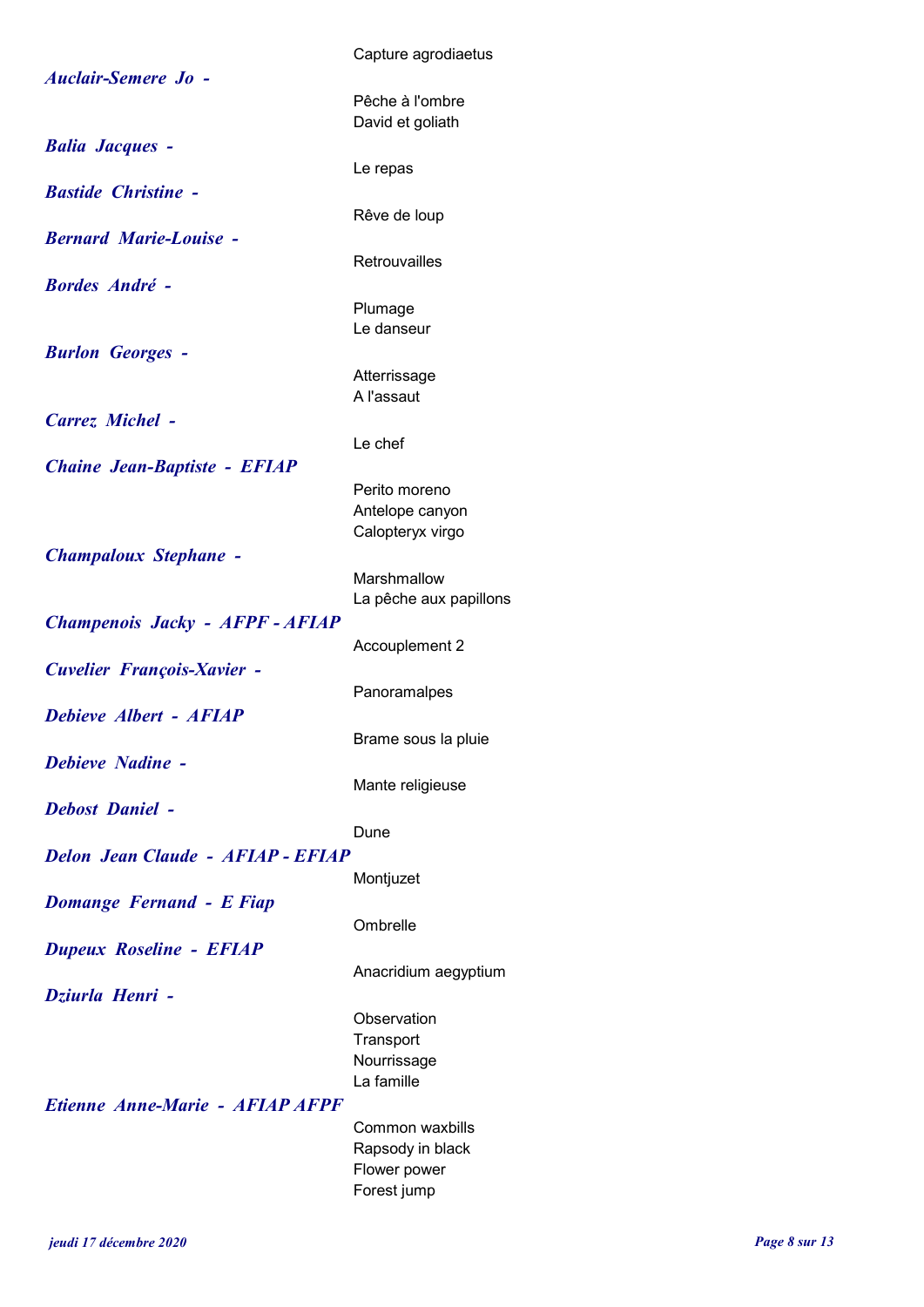| Fernandez Alexandre -                   |                                      |
|-----------------------------------------|--------------------------------------|
|                                         | Modern family                        |
| Gaboriau Christine - EFIAP - AFPF       | Cohabitation                         |
|                                         | On a faim                            |
| Gazengel André - AFIAP                  |                                      |
|                                         | La becquée                           |
|                                         | J'arrive                             |
| Gertosio André - EFIAP                  |                                      |
|                                         | Ours 16                              |
| Graindépice Emmanuel -                  | Out of the cloud                     |
| <b>Houlbert Catherine -</b>             |                                      |
|                                         | Qui vive                             |
| <b>JACKY DUMANGIN -</b>                 |                                      |
|                                         | Mouche                               |
| <b>Joly Dominique - AFPF, AFIAP, AC</b> |                                      |
|                                         | Punaise arlequin<br>Bicephale        |
| Le Fustec Sébastien -                   |                                      |
|                                         | Jeune insouciant                     |
| Lecarré Virginie - AFIAP                |                                      |
|                                         | French alps                          |
|                                         | Chroniques de l'éphémère             |
| Logeais Dominique - EFIAP               |                                      |
| Mathias Gerard - diplôme CFE            | Inquiet                              |
|                                         | Apollo butterfly                     |
| <b>Michele Philippe -</b>               |                                      |
|                                         | Mécontent                            |
| Mondie Fabienne - AFPF - AFIAP          |                                      |
|                                         | Pie grièche                          |
|                                         | C'est ma place<br>Aigle de bonelli 2 |
| <b>Mossan Jacques -</b>                 |                                      |
|                                         | <b>Difference</b>                    |
| <b>Moulin Olivier -</b>                 |                                      |
|                                         | Autumn colors                        |
| <b>Nayroles Françoise -</b>             |                                      |
| Paillé Alain - AFIAP                    | Vautour                              |
|                                         | Ours 01                              |
| Paillé Jean-Claude - EFIAP, PSA CS      |                                      |
|                                         | Chenille pudibonda                   |
| <b>Penard Thierry -</b>                 |                                      |
|                                         | Et la lumière comme une poésie       |
| Pougeoise Alain -                       |                                      |
|                                         | You le phoque                        |
| <b>Poupel Denys -</b>                   | Crécerelle aux yeux blancs           |
|                                         |                                      |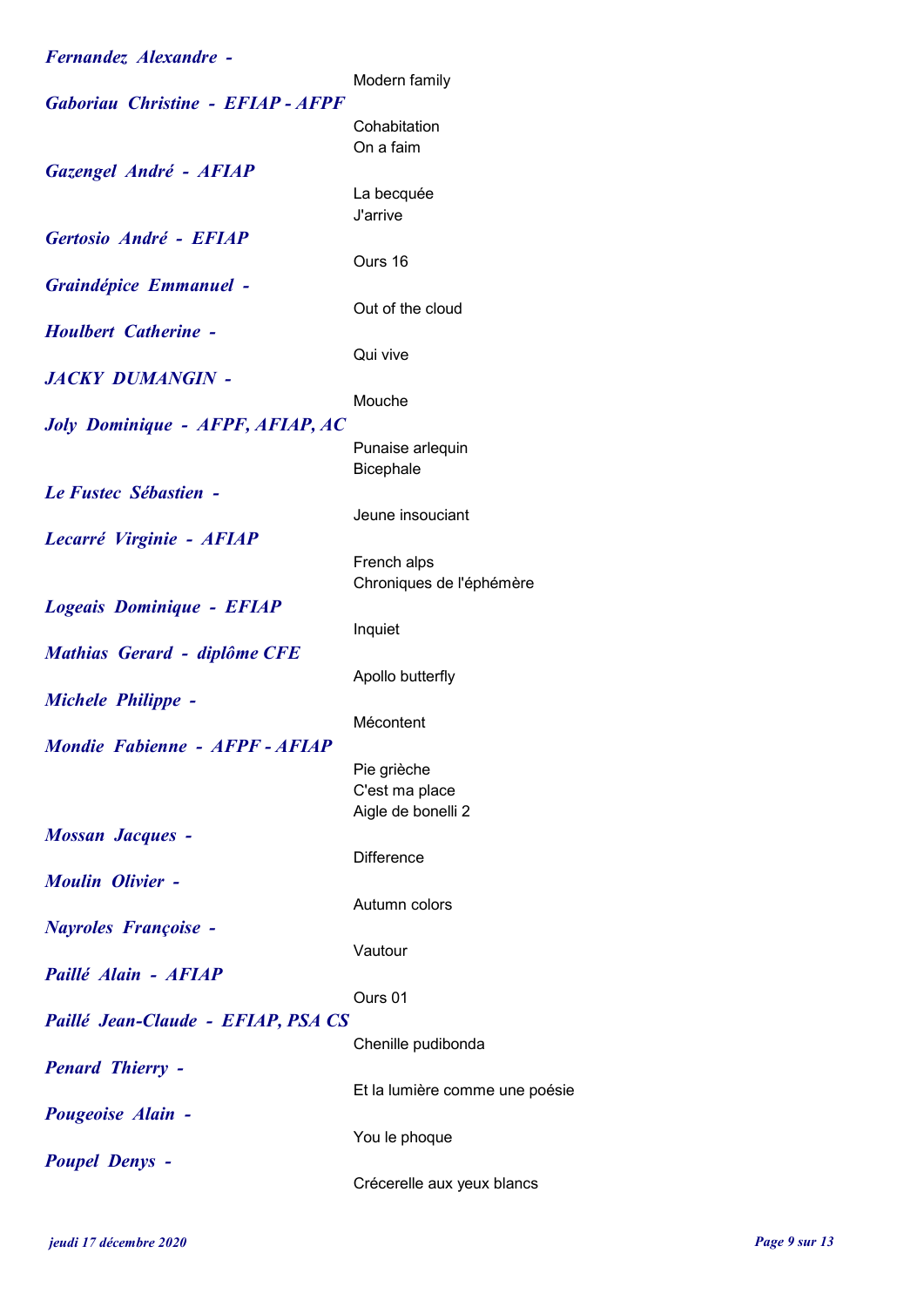|                                          | Méfiance du springbok                        |
|------------------------------------------|----------------------------------------------|
| Raimbault Jean Claude -                  |                                              |
|                                          | Volcan stomboli                              |
|                                          | Volcan bromo                                 |
| Sajous Marie - R-ISF 3 / EH-ISF          |                                              |
|                                          | Orca family 2                                |
| <b>Texier François - EFIAP</b>           |                                              |
|                                          | Cygnes 2140                                  |
| <b>THOMAS Vincent -</b>                  |                                              |
|                                          | Loup                                         |
| Valeri Christian -                       |                                              |
|                                          |                                              |
|                                          | Amour miroir                                 |
| Van Eenoo Michele - EFIAP                |                                              |
|                                          | Jeu de becs                                  |
| Verdier Gérard -                         |                                              |
|                                          | Colibri insigne 1                            |
|                                          | Caique et epiphyte                           |
| <b>Viaud Nadine -</b>                    |                                              |
|                                          | Lynx                                         |
| Viguier Gérard -                         |                                              |
|                                          | Cascades                                     |
| Grèce                                    |                                              |
| <b>Mytilinos Georgios - MFIAP - GMHP</b> |                                              |
|                                          | Relax                                        |
|                                          |                                              |
| Hongrie                                  |                                              |
| Kerekes Istvan - EFIAP/diamond3          |                                              |
|                                          | Yellow                                       |
|                                          | Pelophylax ridibundus                        |
| Szabo Jozsef - EFIAP/s                   |                                              |
|                                          | Capture                                      |
| Inde                                     |                                              |
| <b>Bagchi Biswatosh - AFIP</b>           |                                              |
|                                          | <b>Baby walking</b>                          |
| <b>Ghosh Soumen - AFIP</b>               |                                              |
|                                          |                                              |
|                                          | The royal intimacy<br>litheraceii            |
| Sinha Barun - Patna                      |                                              |
|                                          |                                              |
|                                          | Ibis with ornamental snake                   |
|                                          | Purple heron with snake                      |
|                                          | Night heron and fish<br>Whispering elephants |
|                                          |                                              |
| Vinnakota Venkateswara Rao - AFIA        |                                              |
|                                          | Darter with prey 3                           |
| Indonésie                                |                                              |
| Eka Putra Kadek Wigunantara - QPS        |                                              |
|                                          | Gunung agung eruption                        |
| Kohar Vincent - QPSA, AFIAP              |                                              |
|                                          | Shark teeth beach                            |
|                                          | Island of rocks formations                   |
|                                          |                                              |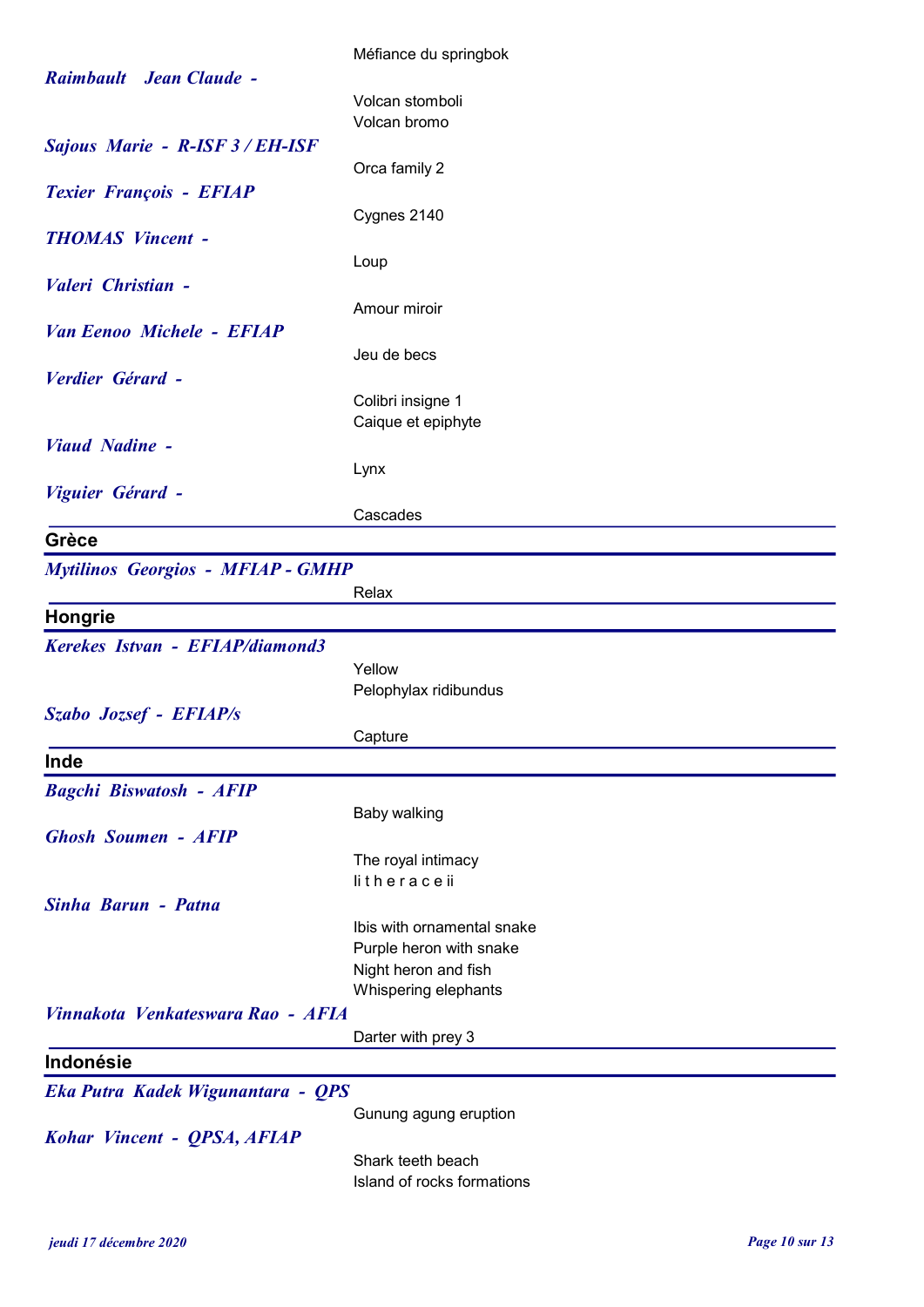| Lie Kristanto -                  |                              |
|----------------------------------|------------------------------|
|                                  | Spider nd                    |
| Riyanto Abiprayadi - QPSA        |                              |
|                                  | Window arc                   |
| Setiadi Ajar - QPSA              |                              |
|                                  | Got the fly                  |
|                                  | Flying with reflection       |
| Sukmadji Rudy - QPSA             |                              |
|                                  | The dancing bird             |
| Tanudjaja Ineke Sri Redjeki -    |                              |
|                                  | Autumn rainbow               |
|                                  | The beauty of ijen crater    |
|                                  | Morning bath                 |
| Wijaya Hartono - QPSA            |                              |
|                                  | Bromo volcano                |
| <b>Italie</b>                    |                              |
| Di Panfilo Vincenzo - AFIAP      |                              |
|                                  | Solfatara                    |
| Fabbri Giovanni - EFIAP          |                              |
|                                  | Evolution-8                  |
| <b>Fratini Franco - EFIAP/g</b>  |                              |
|                                  | Mantis sunrise               |
|                                  | Face to face                 |
| Frescura Giovanni - efiap/p      |                              |
|                                  | Wte on the ice 8             |
|                                  | Jumping                      |
| <b>Giudice Monica - EFIAP</b>    |                              |
|                                  | Walruses11                   |
| <b>Manetti Marco - EFIAP</b>     |                              |
|                                  | Go away                      |
|                                  | Lovers                       |
| Monchi Silvano - EFIAP/s, HonEFI |                              |
|                                  | Frosone 16-20                |
|                                  | Preso                        |
| Valdarnini Alvaro -              |                              |
|                                  | Macaone on buds of borracine |
|                                  | Ladybird on borracine        |
| Zappitelli Enrico -              |                              |
|                                  | Irreverent kingfisher        |
|                                  | Squacco heron                |
| Luxembourg                       |                              |
| Nero Julia -                     |                              |
|                                  | Chevreuil 1                  |
| <b>Malaisie</b>                  |                              |
| <b>Guy Graeme - EPSA</b>         |                              |
|                                  | Species dispute              |
|                                  | Crossing chaos               |
| <b>Kam Marcus -</b>              |                              |
|                                  | Sharing 2                    |
|                                  | Sharing                      |
|                                  |                              |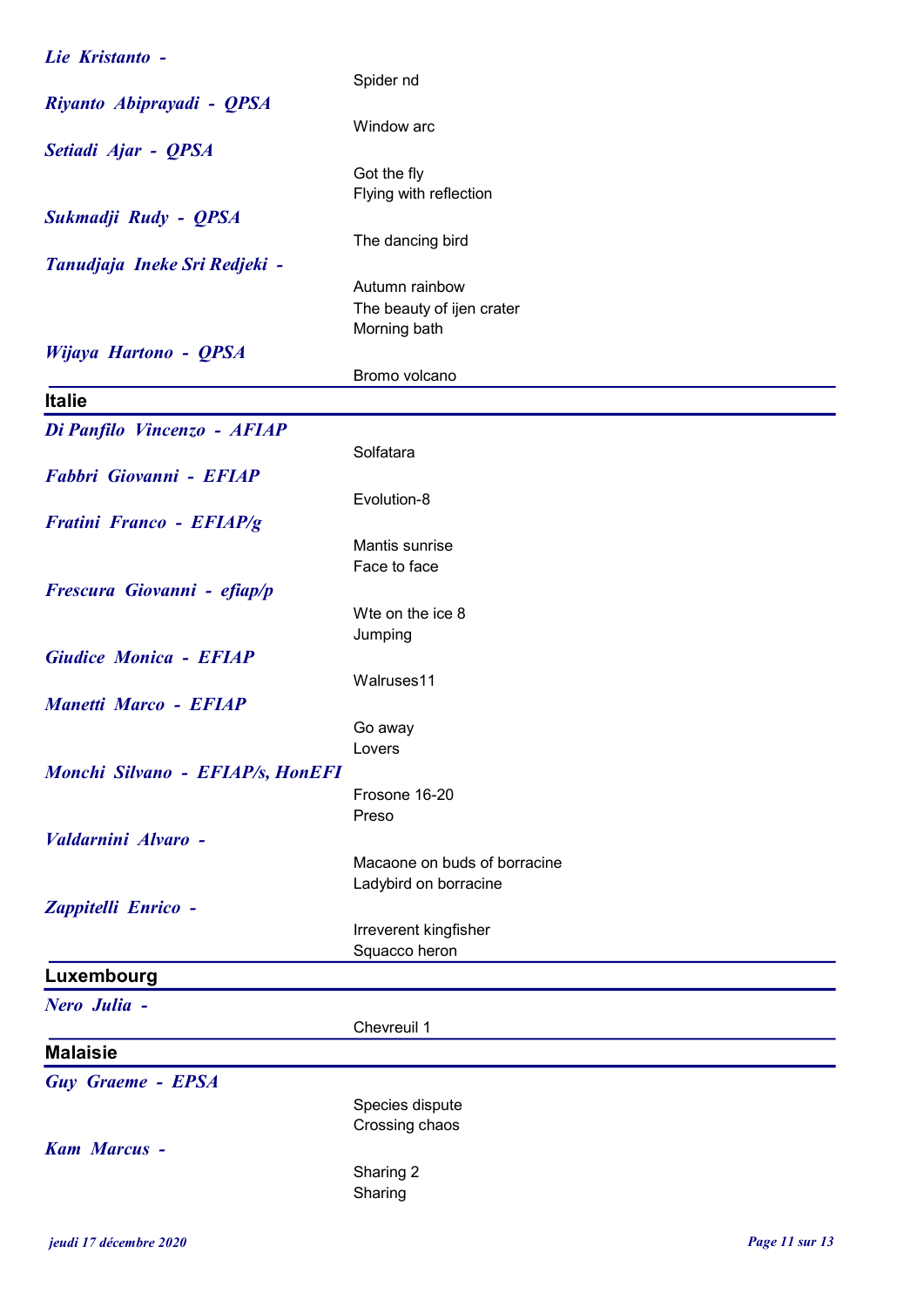|                                          | <b>Bugs love</b>                        |
|------------------------------------------|-----------------------------------------|
|                                          | Caring 1                                |
| <b>Lim Guek Cheng -</b>                  |                                         |
|                                          | Playtime 15                             |
|                                          | Playful 18                              |
|                                          | Pink 28                                 |
| <b>Wong Danny Yen Sin - MPSA</b>         |                                         |
|                                          | Leopard                                 |
| <b>Malte</b>                             |                                         |
| <b>Gottfried Catania - AFIAP PPSA GP</b> |                                         |
|                                          | Two meerkats                            |
|                                          | Angry stare                             |
| Nouvelle-Zélande                         |                                         |
| Peng Jiongxin - PPSA, SPSA               |                                         |
|                                          | Jadeite lake in tongariro national park |
|                                          | New zealand sea lion                    |
|                                          | <b>Bird island</b>                      |
| <b>Pays de Galles</b>                    |                                         |
| <b>Halligan Michael -</b>                |                                         |
|                                          | Three company                           |
| Pays-Bas                                 |                                         |
| <b>Lybaert Daniel - EFIAP/D3</b>         |                                         |
|                                          | Triovlucht                              |
|                                          | Koppel heidelibellen                    |
| Van Son Max - EFIAP/d1, EPSA             |                                         |
|                                          | Fighting foxes                          |
|                                          | Fire fox                                |
| Qatar                                    |                                         |
| <b>Hassan Ahmed Mohamed - EFIAP/b</b>    |                                         |
|                                          | Contrast                                |
| République Dominicai                     |                                         |
| <b>Garip Sandra - EFIAP/s</b>            |                                         |
|                                          | Gran salto                              |
| République tchèque                       |                                         |
| Miksik Ivan - EFIAP, PPSA                |                                         |
|                                          | Fight of new zealand sea lions          |
|                                          | Bohemian waxwing with berry             |
| <b>Réunion</b>                           |                                         |
|                                          |                                         |
| <b>Yves Guenot - Grande Montée</b>       |                                         |
|                                          | Léopard<br>Lion qui baille              |
|                                          | Eléphants et savane                     |
| Roumanie                                 |                                         |
|                                          |                                         |
| Nagy Lajos - EFIAP/d3, GMPSA, GP         | The little bird s food                  |
|                                          | Hoopoe feeding                          |
| Vajaianu Alexandre - E.FIAP/S, F.IC      |                                         |
|                                          | Mouette 2                               |
|                                          |                                         |